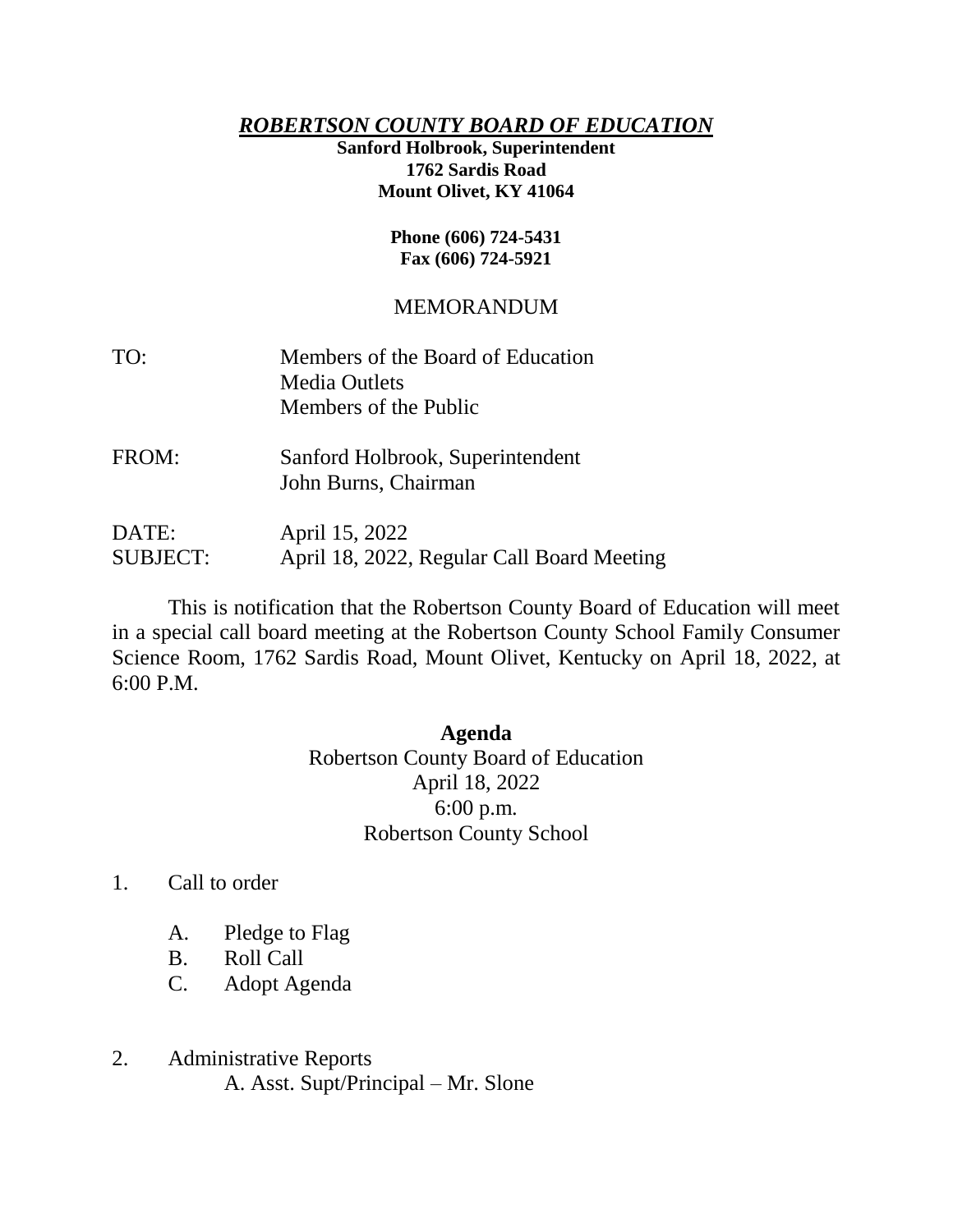- B. Instructional Supervisor/DPP- Mr. Massey
- C. Finance- Ms. Teegarden
- D. Board Attorney- Mrs. Estill
- E. Compass Financial Service Presentation
- A. Supt. Report Mr. Holbrook
- 3. Consent agenda items
	- 1. Approve board minutes:
- a. March 21, 2022, Special Call Board Meeting
	- 2. Approve payment of bills previously mailed and/or attached.
	- 3. Approve fundraisers for Robertson County School. (No Request)
	- 4. Acknowledge of Travel Request (attachment)
	- 5. Approve out of state trip (attachment)
	- 6. Approve Building Use Request (attachment)
	- 7. Acknowledge Personnel Actions (No Request)

- 4. Action agenda items
	- A. General Administration
		- 1. Discuss/Consider approving  $1<sup>st</sup>$  &  $2<sup>nd</sup>$  KETS offer of assistance. (attachment)